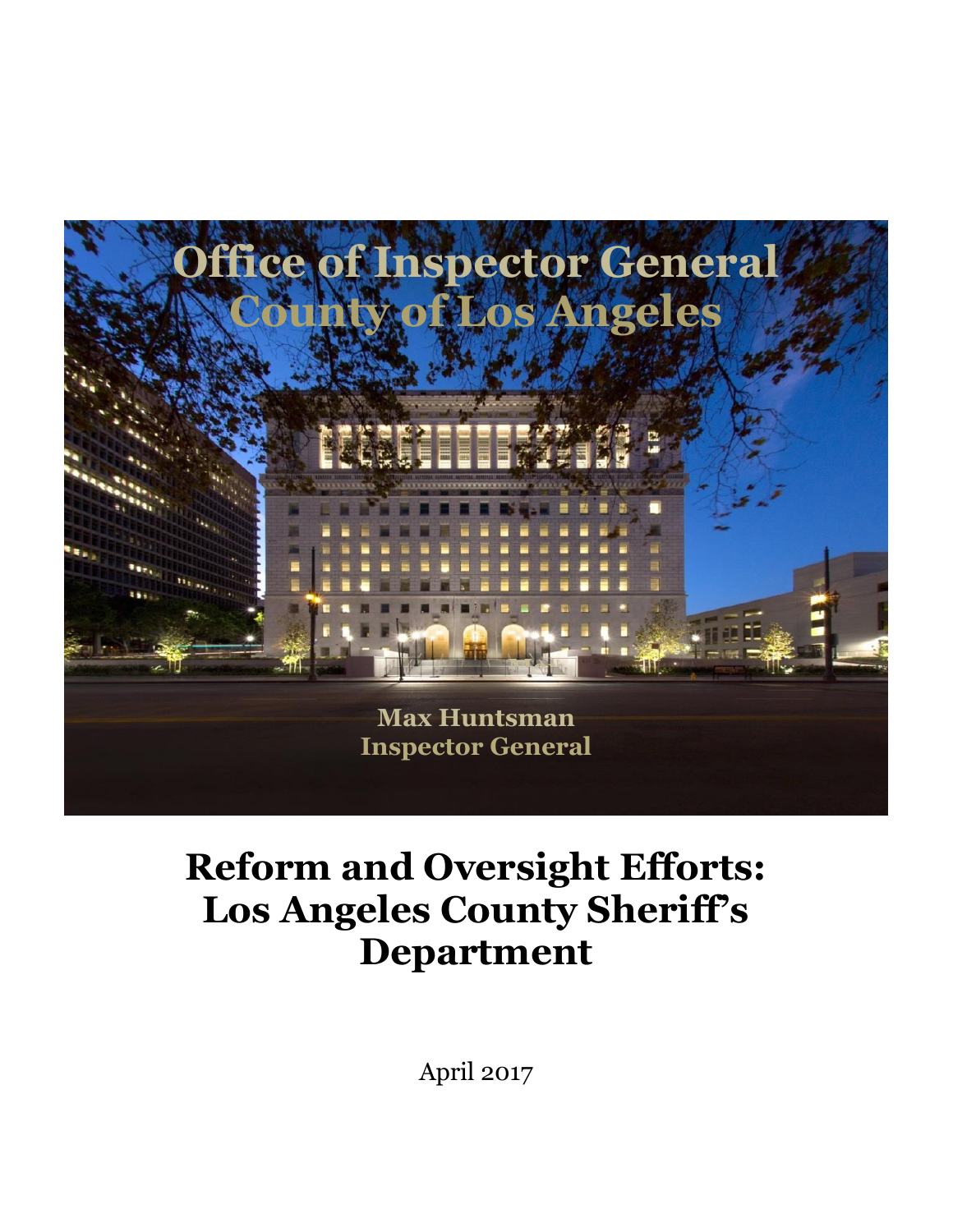| Handling of Comments Regarding Department Operations and Jails 10 |  |
|-------------------------------------------------------------------|--|
|                                                                   |  |
|                                                                   |  |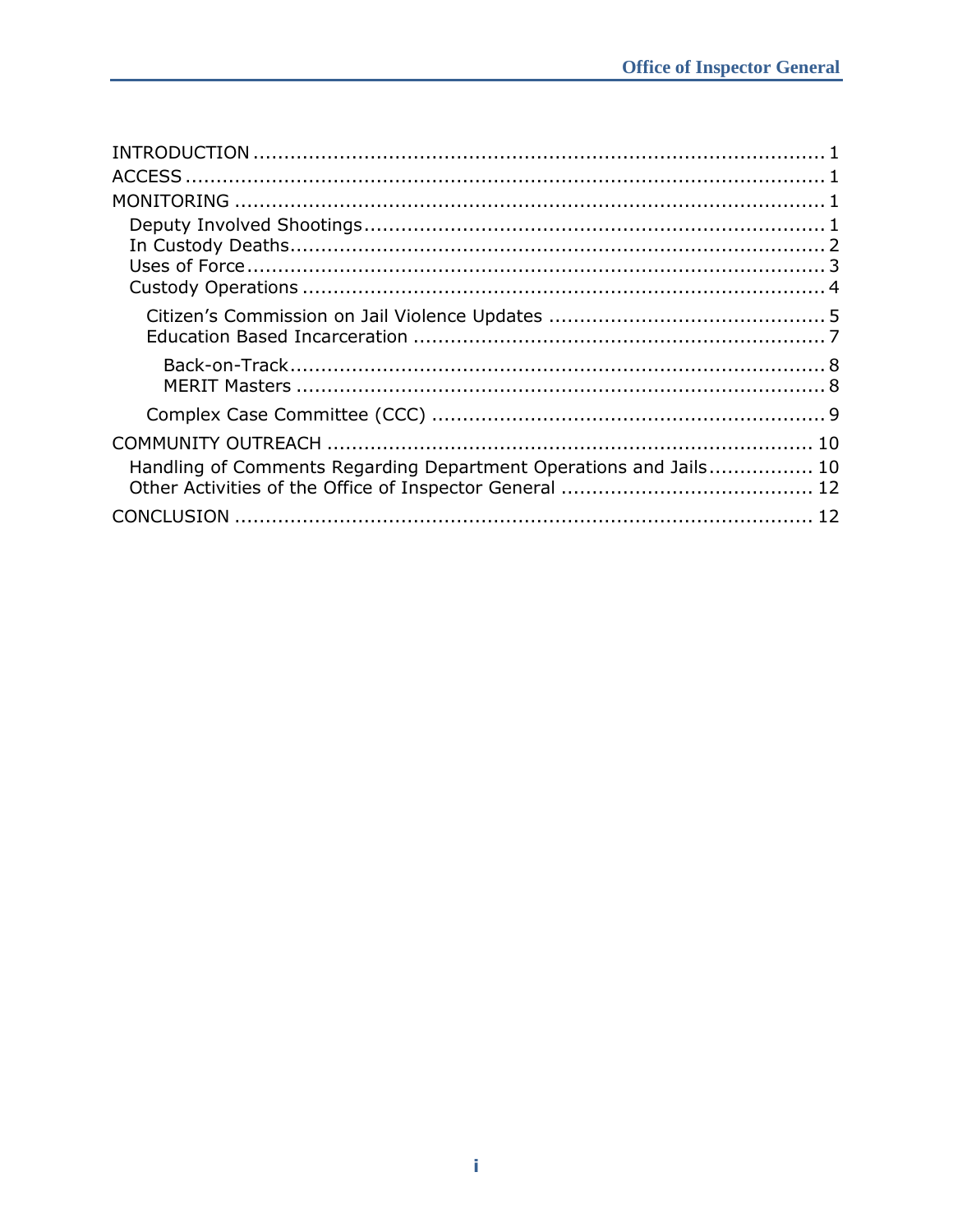# **INTRODUCTION**

The Office of Inspector General is charged by the Board of Supervisors with four primary functions:

- Monitoring the Department's operations and conditions in the jail facilities, including the Department's response to prisoner and public complaints.
- Periodically reviewing data on the Department's use of force, the Department's investigations of force incidents and allegations of misconduct and the Department's disciplinary decisions.
- Conducting periodic audits and inspections of Department operations and reviewing the quality of the Department's audits and inspections.
- Regularly communicating with the public, the Board of Supervisors and the Sheriff's Department regarding the Department's operations.

This report is a brief summary of some of the Office of Inspector General's activities so far this year toward fulfilling these functions.

# **ACCESS**

From January 1, 2017, to March 31, 2017, the Department has placed no conditions or restrictions on access nor has any request for access been denied by the Department. The Office of Inspector General's presence continues to be accepted at all Department deliberative processes to which the Office of Inspector General has requested access, including Executive Force Review Committee, Custody Force Review Committee, Critical Incident Review and other similar processes. The Command staff has made itself readily available to the Office of Inspector General staff for all inquiries.

# **MONITORING**

Monitoring of the Department's operations and the Department's operation of the Los Angeles County jail facilities is an important function of the OIG. The OIG responds to the investigations of deaths of persons which occur while in the custody of the Sheriff's Department, all deputy-involved shootings, all uses of force which are the proximate cause of a person's death or which result in significant injury and other significant Custody Division events.

# **Deputy Involved Shootings**

From January 1, 2017, to March 31, 2017, the OIG responded to six investigations of deputy involved shootings. One of these shootings involved an off-duty deputy and took place in San Bernardino County. This shooting resulted in a non-fatal injury to one of two suspects, and is being investigated by the San Bernardino County Sheriff's Department. When that investigation is completed, the Los Angeles County Sheriff's Department Internal Affairs Bureau will complete the Department's own investigation.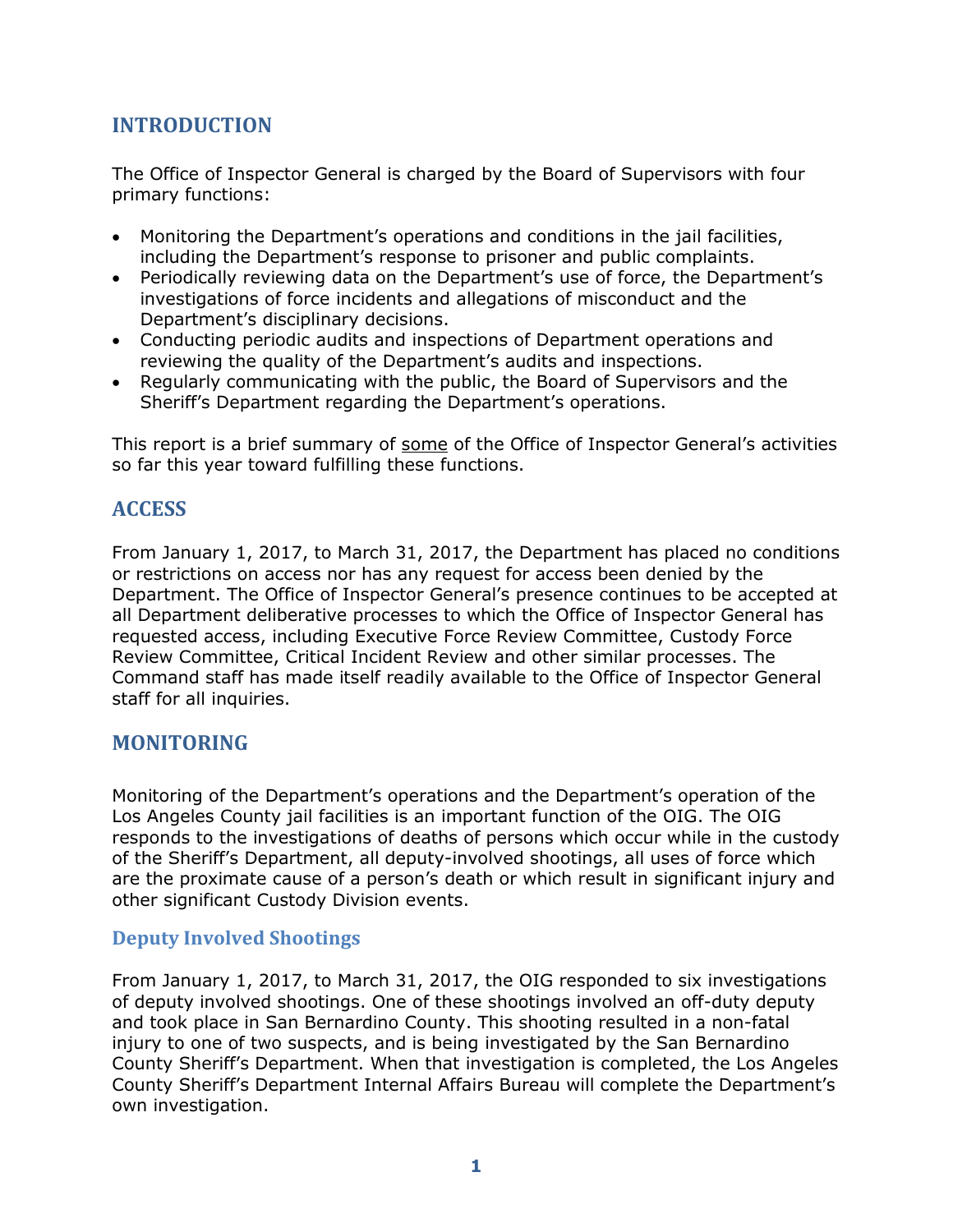As a result of these shootings, five civilians were injured, two of them, a white male and a black male, fatally. All of the persons shot or shot at were male – three were Hispanic, three were black and one was white. Unintentional discharges are not included in these numbers.



All Deputy Involved Shootings which take place in Los Angeles County and which result in injury or death are submitted by the Sheriff's Department to the Los Angeles County District Attorney's Office for review. None of the 2017 shootings have yet been submitted to the District Attorney's Office.

# **In Custody Deaths**

From January 1, 2017, to March 31, 2017, the OIG has responded to nine incustody deaths. Two of these deaths occurred in the county jails and eight occurred at a hospital or in transit to a hospital. Of these deaths, there was one suicide and nine deaths that were the result of natural causes. Five of the decedents were housed at Twin Towers Correctional Facility, two at Men's Central Jail, one at North County Correctional Facility, and one at Century Regional Detention Facility.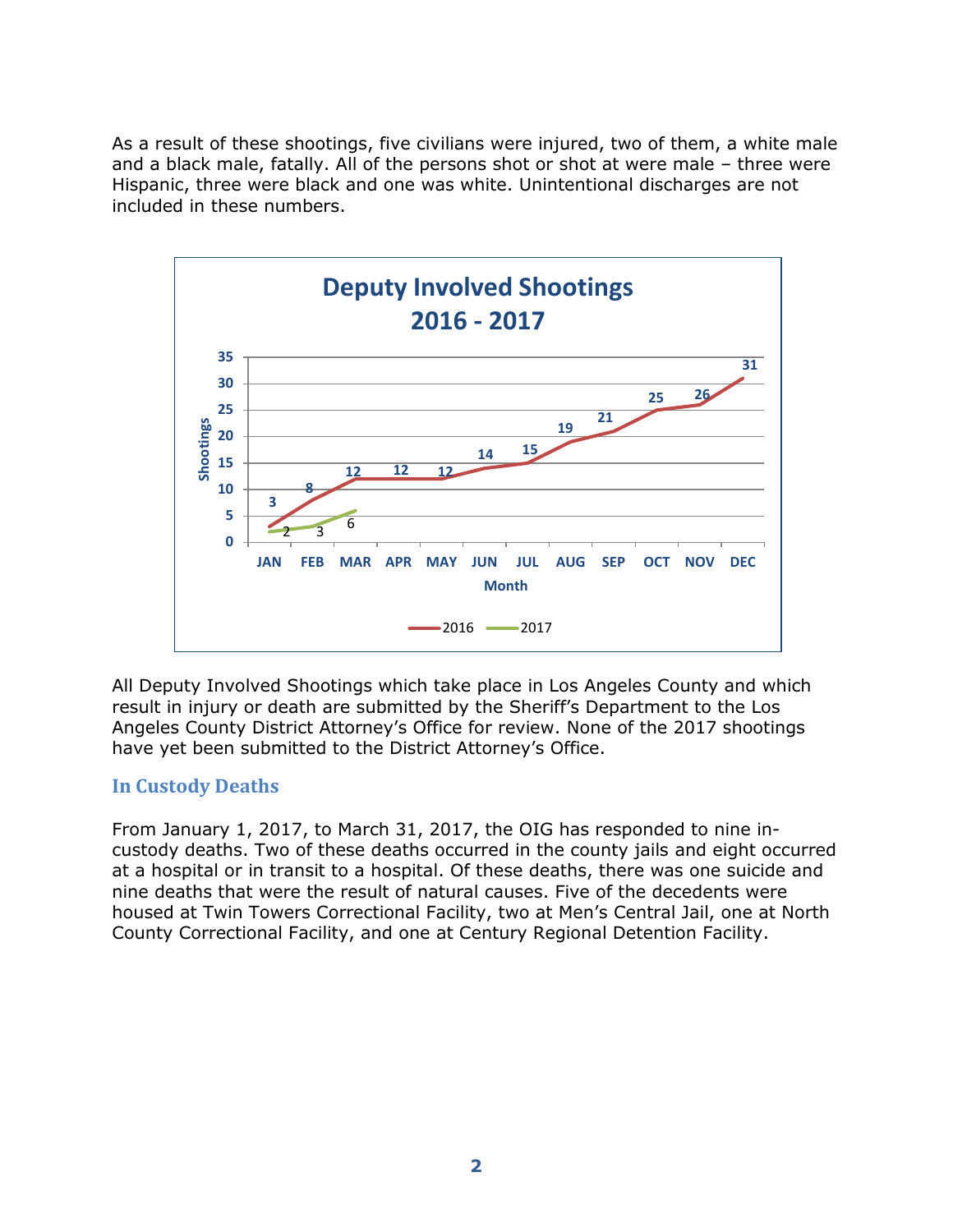

The OIG noted specific significant concerns about the medical assessment of and standard of medical care provided to Los Angeles County prisoners. These concerns were brought to the attention of the Director, Department of Health Services. The OIG is tracking and monitoring Department and Department of Health Services corrective actions and clinical reviews.

The OIG attended the Death Review meetings for each of these deaths. Section 4- 10/050.00 of the Custody Division Manual (CDM) requires the Department to conduct a death review for each in-custody death or death of a prisoner in the Community Based Alternatives to Custody (CBAC) program. The death review is conducted in three separate meetings: the 24-hour, 7-day and 30-day. According to the CDM, the 24-hour review shall be conducted by Medical Services Bureau (MSB) to share initial findings and to review the circumstances surround all incustody deaths. The CDM states that both the 7-day and 30-day death reviews shall be conducted by the Custody Compliance and Sustainability Bureau (CCSB) to share additional findings and discuss the status of any corrective or preventive actions taken since the previous review.

One suspect was detained and handcuffed by deputies from the Norwalk Station and transported to a hospital, where he died. Because the death was prior to booking this person is not included as an 'in-custody' death.

## **Uses of Force**

The OIG reviews the Department's Custody Services Division data on use of force incidents, prisoner-on-prisoner violence and assaults on Department personnel. The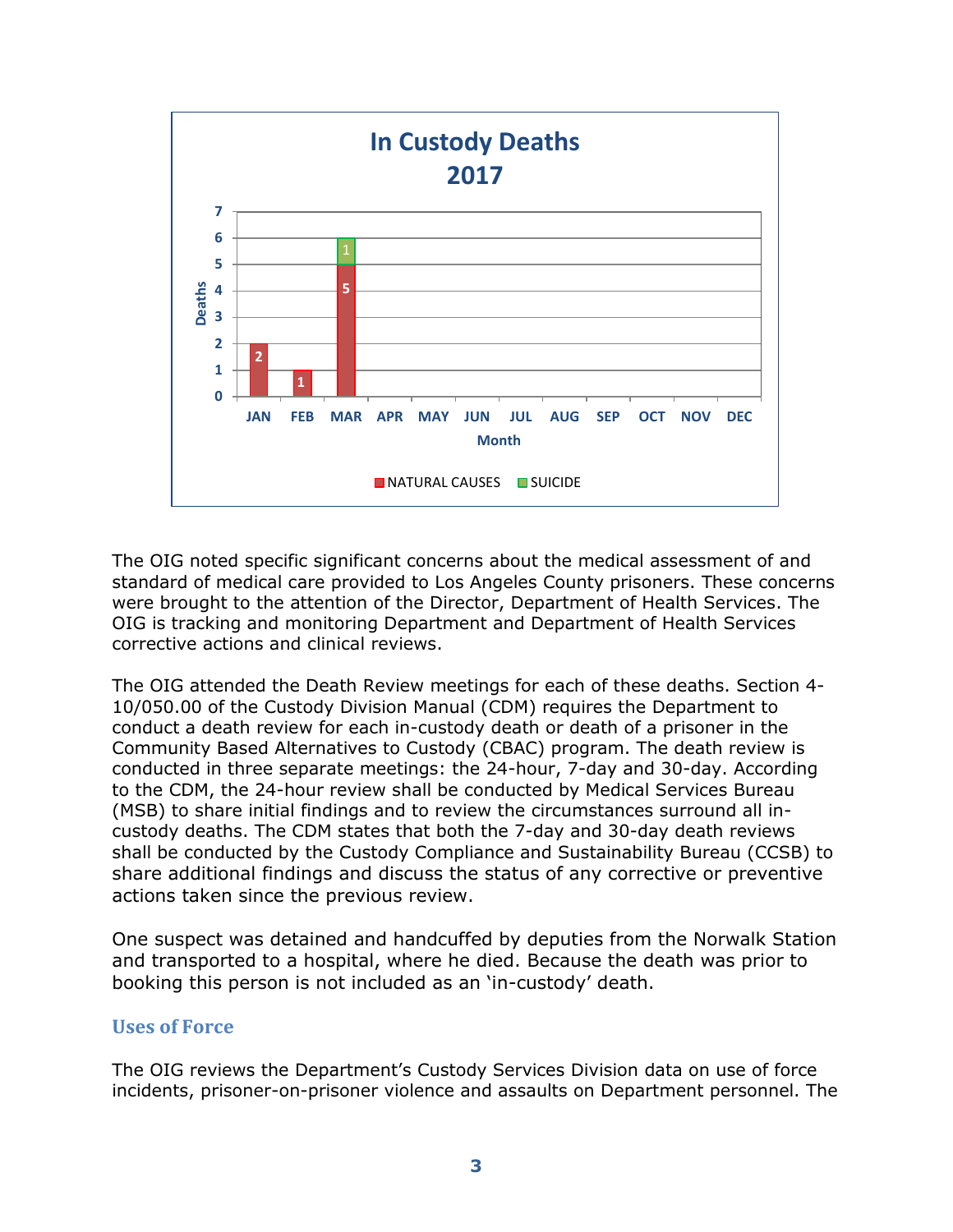Department was only able to provide the OIG this data through February 28. The table below reflects the totals reported by the Department.

| Type                          | 2017<br>(through February 28) |
|-------------------------------|-------------------------------|
| <b>Assaults on Staff</b>      | 97                            |
| <b>Uses of Force by Staff</b> | 327                           |
| I on I Assaults               | 519                           |

The chart below reflects trends in use of force incidents, prisoner-on-prisoner violence and assaults on Department personnel over a ten year period between 2007 and 2016.



# **Custody Operations**

OIG personnel have conducted more than 70 site visits to the seven LA County jail facilities this quarter. During the OIG's site visits, OIG monitors met with personnel at each rank in the LASD chain of command, from security and custody assistants to facility captains and commanders, civilian staff, clergy, and volunteers. OIG personnel met with prisoners in general population, administrative segregation,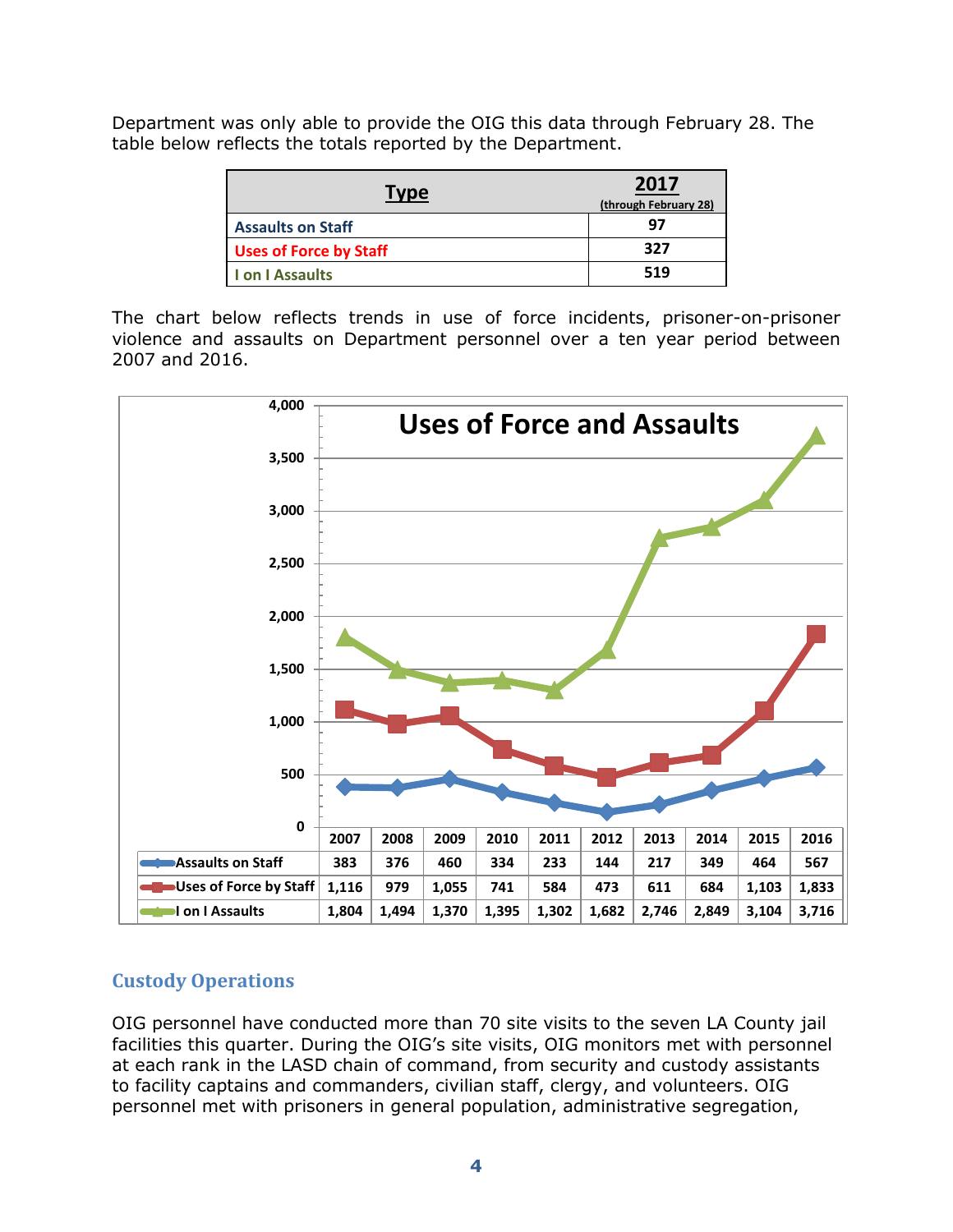disciplinary and medical and mental health housing, as well as the Correctional Treatment Center. Monitors met with or received complaints from prisoners at cell front, during recreation and treatment group time, and in private interview rooms as necessary to ensure confidentiality. The following chart represents facilities visited between January 1 and March 31, 2017.

| <b>Los Angeles County Jail Facility</b>      | <b>Number of Site Visits</b> |
|----------------------------------------------|------------------------------|
| Century Regional Detention Facility          |                              |
| <b>Inmate Reception Center</b>               |                              |
| Men's Central Jail                           | 27                           |
| North County Correctional Facility           |                              |
| Pitchess Detention Center - North            |                              |
| Pitchess Detention Center - South (and East) |                              |
| <b>Twin Towers Correctional Facility</b>     | 13                           |

## **Los Angeles County Jail Site Visits**

#### **Citizen's Commission on Jail Violence Updates**

The Department's Performance Recording and Monitoring System (PRMS) went live on January 11, 2017. The new system allows for many of the functions originally recommended by the CCJV, including tracking of prisoner grievances against staff by deputy name. PRMS tracks custody complaints, force investigations and other personnel files, by deputy name.

The CCJV originally recommended that the Department track prisoner grievances *about force* by deputy name. Complaints about force are captured within the "Custody Complaints" module and tracked by deputy name. However, PRMS does not automatically differentiate complaints about force from other types of complaints.

PRMS is not the only system that tracks force complaints or force investigations. The Department tracks prisoner grievances in the Custody Automated Reporting and Tracking System (CARTS). CARTS does not have the capability of tracking complaints by deputy name. If a prisoner makes a force allegation via grievance, that complaint is scanned into CARTS and a supervisor will conduct an inquiry to determine whether force was used and not reported. If a prisoner makes a verbal notification to a supervisor, the supervisor similarly conducts an inquiry, but does not track that information in a manner systemized across the Department.

Supervisors do not automatically generate Electronic Line Operations Tracking System (E-LOTS) entries for all allegations of force. Instead, supervisors conduct an initial inquiry and, if an investigation is subsequently initiated, the supervisor will create a new entry in the E-LOTS.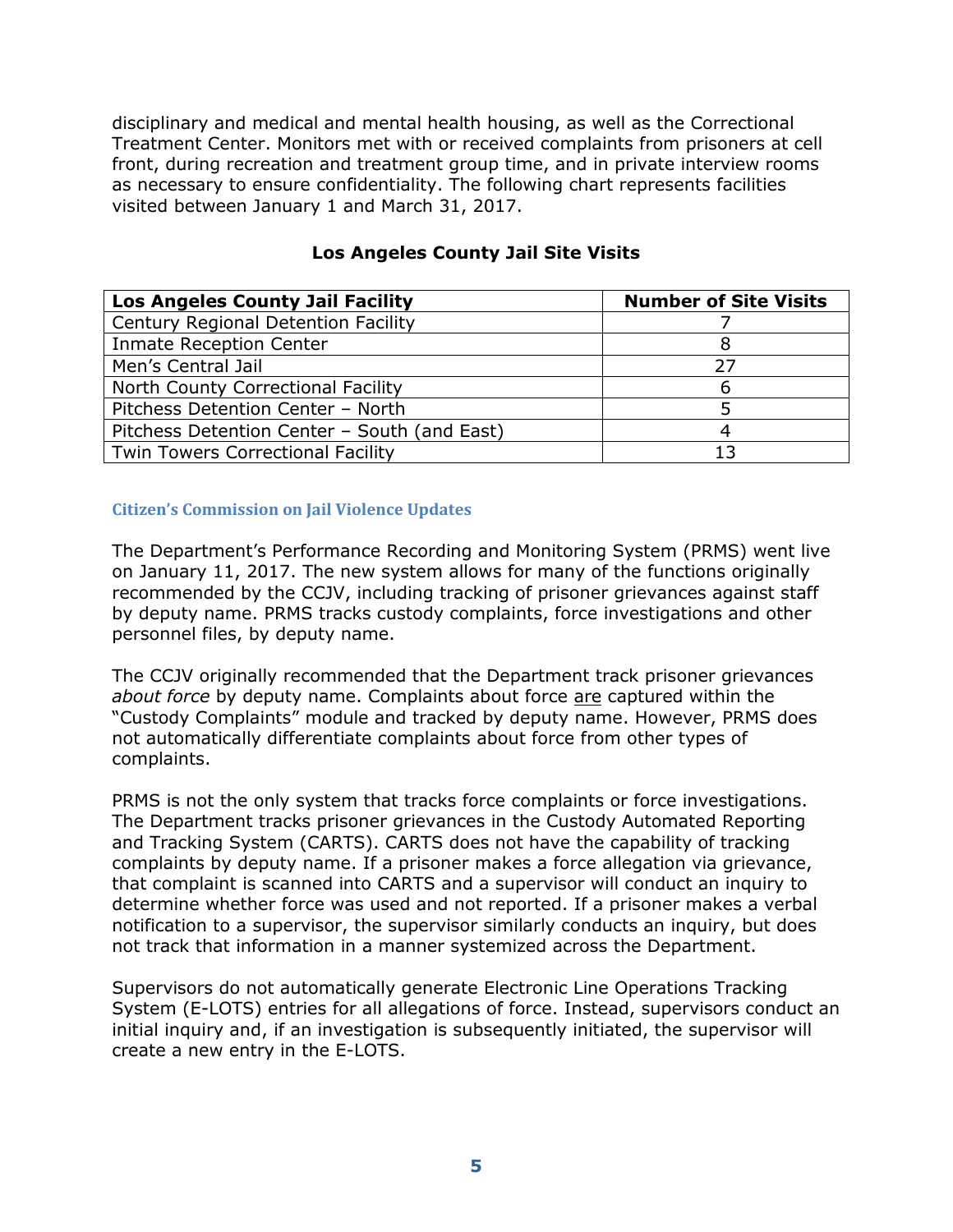The Discovery Unit acts as a gatekeeper to PRMS and creates preliminary data entries for custody complaints and force investigations that will ultimately reside in PRMS. These preliminary data entries also do not allow searches for complaints about force by deputy name.

Of the three databases, CARTS, E-LOTS, and PRMS, only PRMS tracks complaints (including force allegations) by deputy name. Because the databases are not linked and cannot be cross-referenced, the Department is unable to accurately identify deputies with frequent force related or other complaints unless formal investigations have been initiated as the CCJV recommended. (Citizen's Commission on Jail Violence Report, September 2012, at page 45.)

Some facilities, like Century Regional Detention Facility (CRDF), report that force allegations are tracked through a separate system and they can narrow searches by deputy name. (Recommendation 3.8.)

The Department continues to implement additional body scanners in a number of areas, including Inmate Reception Center (IRC) Booking Front, IRC Old Side, North County Correctional Facility (NCCF) and Pitchess Detention Center (PDC) - North. The Department fully implemented the three scanners at IRC Booking Front on March 8, 2017, however, the Department is waiting to assemble a nine-person (five deputies, three custody assistants, and one senior deputy supervisor) staffing team before these scanners can be used for routine processing. The Department reports that the nine-person team is scheduled to start full-time operation on April 16, 2017. The Department reports that it accepted delivery of two additional scanners at IRC Old Side on April 1, 2017. There are now three body scanners at IRC Old Side. The Department is currently completing necessary physical plant alterations and assembling proper staffing to make these additional body scanners fully operational.

The Department reports that it revised its plan to implement the body scanners at NCCF. The original location for these scanners recommended by the Board's consultants in their August 2015 Body Scanner Project report was the laundry room attached to the Inmate Processing Area (IPA). The revised plan is to place three scanners directly into the IPA, which is currently used to conduct physical cavity searches. The original plan required extensive alterations to the physical plant, including the addition of plumbing systems for new holding cells. The Department reports that the new plan will not require such extensive alterations to the physical plant and will, therefore, be cheaper and less time consuming to implement. The Department reports that the only drawback to the new plan is that the new positioning of the scanners in the IPA makes it more difficult to separate prisoners who have already completed their scan from those waiting to be scanned. This could increase avenues for the flow of contraband. The Department reports that there is currently no scheduled start date for construction.

The Department reports that it must make physical plant changes at NCCF and PDC-North before it can install body scanners at either facility. Specifically, it must create additional holding cells to separate sex offenders from the rest of the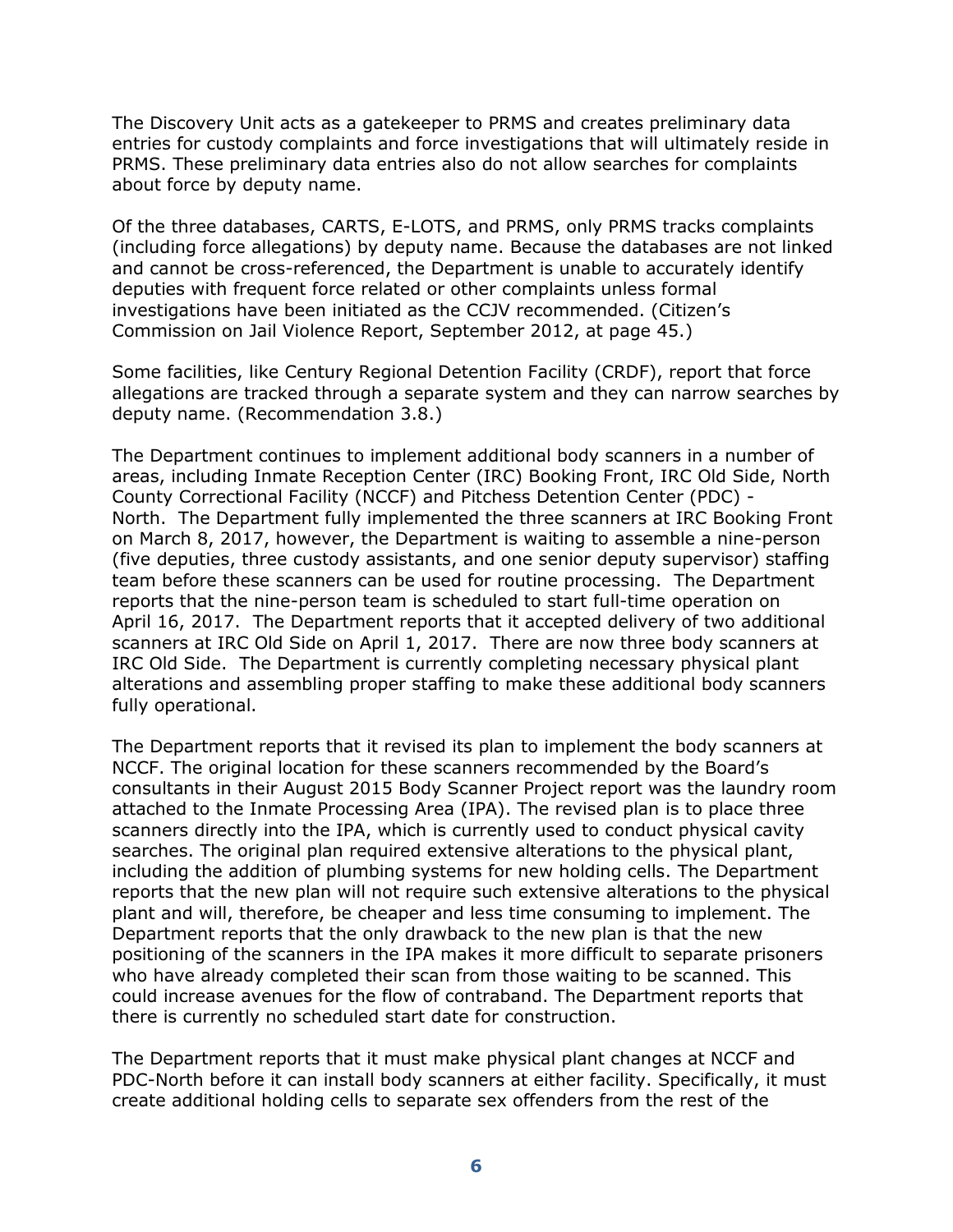prisoner population so that these prisoners are not vulnerable to attack during the body scan process. The Department reports that Facilities Planning Bureau is currently conducting assessments of construction costs and it does not have an anticipated construction start date. (Recommendation 3.12.)

The Department's Grievance Team reports that ninety-six percent of the sergeants within the Custody Division have completed the 8-hour training course on the revised grievance process. The OIG observed this training and continues to monitor the implementation of the revised grievance process.

The Department reports that it is currently reconfiguring the iPad system to fix some issues that arose during their initial implementation last October. The Department reports that the system needed to be reconfigured to minimize use of the "Other" category for prisoner requests because some prisoners were inputting grievances, not requests, under this category. The Department does not have an anticipated date for completion of the reconfiguration. (Recommendation 7.14.)

The Department reports that as of January 1, 2017, the installation of infrastructure for the Closed Circuit Television (CCTV) network at NCCF is complete. The Data Systems Bureau (DSB) is currently in the process of configuring these cameras on the DvTel network. As of March 7, 2017, cameras in the 600 building are fully configured and recording footage on the DvTel system.

The Department began installation of camera infrastructure at PDC-North in January 2017 and anticipates the completion of camera installation in late April or early May 2017. (Recommendation 7.15.)

#### **Education Based Incarceration**

-

The OIG reported on the Education Based Incarceration (EBI) program, including the Back on Track and MERIT programs, in its last report, *Reform and Oversight Efforts December 2016*. The EBI program continues to expand as the Department attempts to offer more rehabilitative and re-entry services within its facilities. Below are the average rates of enrollment at each facility for all EBI programs from January 29, 2017, to March 4, 2017.<sup>1</sup>

 $1$  These numbers are calculated from information obtained within the Department's Attendance Tracking and Recording System (ATAR) which calculates weekly enrollment percentages based on EBI enrollment records and each facility's average weekly prisoner population.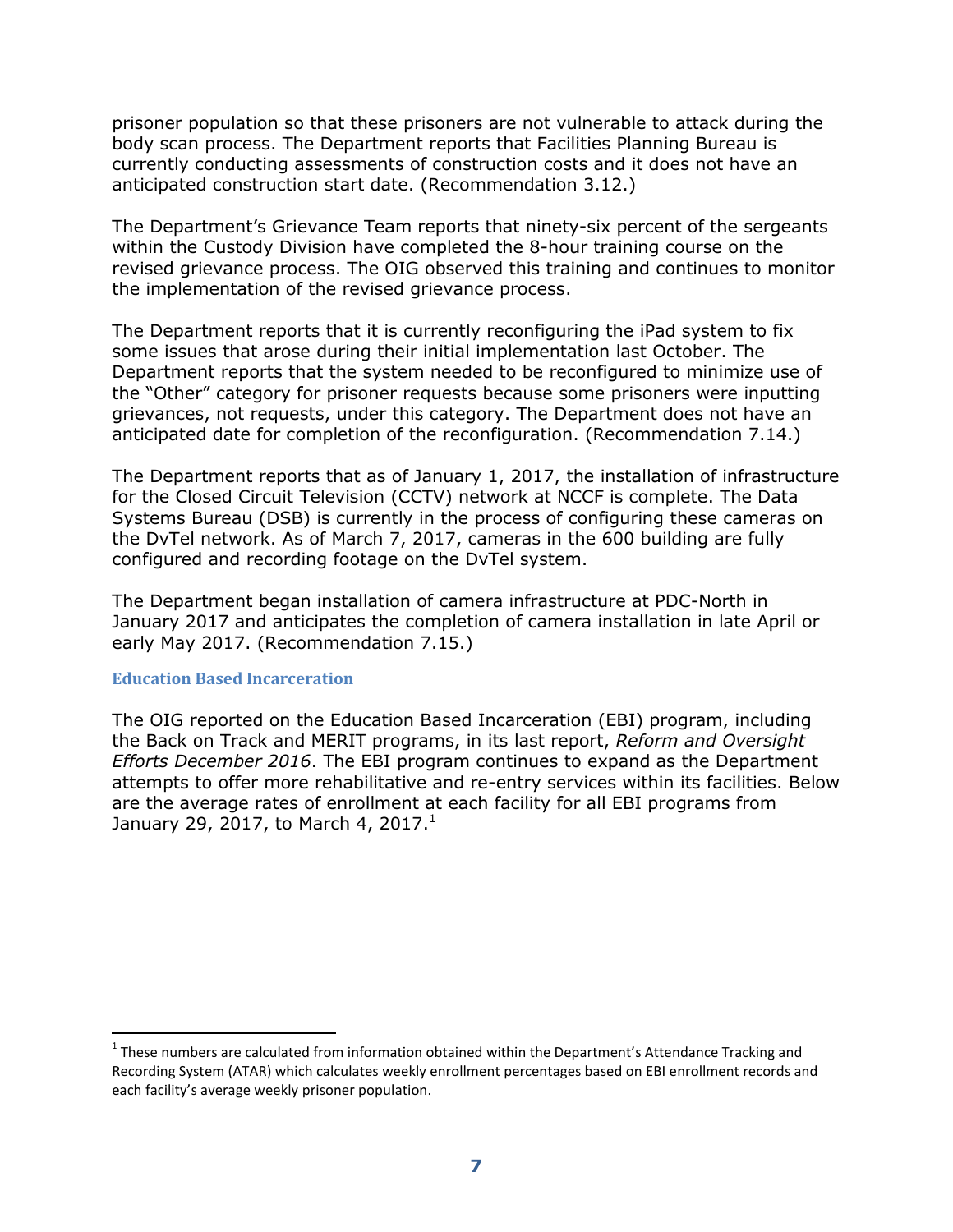| <b>Facility</b>                            | <b>Average Weekly EBI</b><br><b>Attendance (based on Average</b><br><b>Weekly Prisoner Population)</b> |
|--------------------------------------------|--------------------------------------------------------------------------------------------------------|
| Men's Central Jail                         | 35.12 %                                                                                                |
| <b>Twin Towers Correctional Facility</b>   | 39.85 %                                                                                                |
| <b>Century Regional Detention Facility</b> | 64.61 %                                                                                                |
| Pitchess Detention Center - North          | 15.62 %                                                                                                |
| Pitchess Detention Center - South          | 37.82 %                                                                                                |
| North County Correctional Facility         | 17.20 %                                                                                                |

#### *Back-on-Track*

The Back-on-Track Program continues to provide rehabilitative education to prisoners at South Facility as well as re-entry services. The Department offers these services in partnership with the Probation Department and other community organizations. The Department maintains statistics regarding re-entry and recidivism rates for Back-on-Track program graduates, through partnership with Five Keys Charter School and the Probation Department.

As of March 10, 2017, the Back-on-Track program reports that 92 prisoners have graduated from the program and have been released since its inception in February 2016. Twenty-two of these Back-on-Track graduates currently reside in sober living out-patient facilities and seven reside in in-patient treatment centers. Twenty eight of those released were re-arrested, one of whom returned to the Back on Track program. Twenty-nine Back-on-Track graduates have absconded from Probation. Sixteen Back on Track graduates are currently employed full-time. The OIG will continue to monitor the success of the Back on Track program and supports the Departments efforts to expand the program as quickly and as extensively as possible incorporating other successful EBI programs such as Moral Reconation Therapy.<sup>2</sup>

#### *MERIT Masters*

 $\overline{a}$ 

MERIT Masters are prisoners who receive special privileges and responsibilities due to successful track records with EBI and otherwise positive behavior. The OIG recently reported on the MERIT program at South Facility (See *Reform and Oversight Efforts December 2016)*. Beyond PDC-South, the Department currently utilizes MERIT Masters at each permanent housing facility except PDC-North. Through interviews with the OIG, these prisoners express immense gratitude for the privileges and responsibilities that come with being a MERIT Master. The OIG has observed the expansion of MERIT Masters' activities and responsibilities at CRDF, TTCF, MCJ and PDC-South, aimed toward expansion of the EBI program and rehabilitative services.

<sup>&</sup>lt;sup>2</sup> 'Reconation' is a term of art used in the psychotherapy community to describe a cognitive behavioral treatment system for offenders and at-risk groups.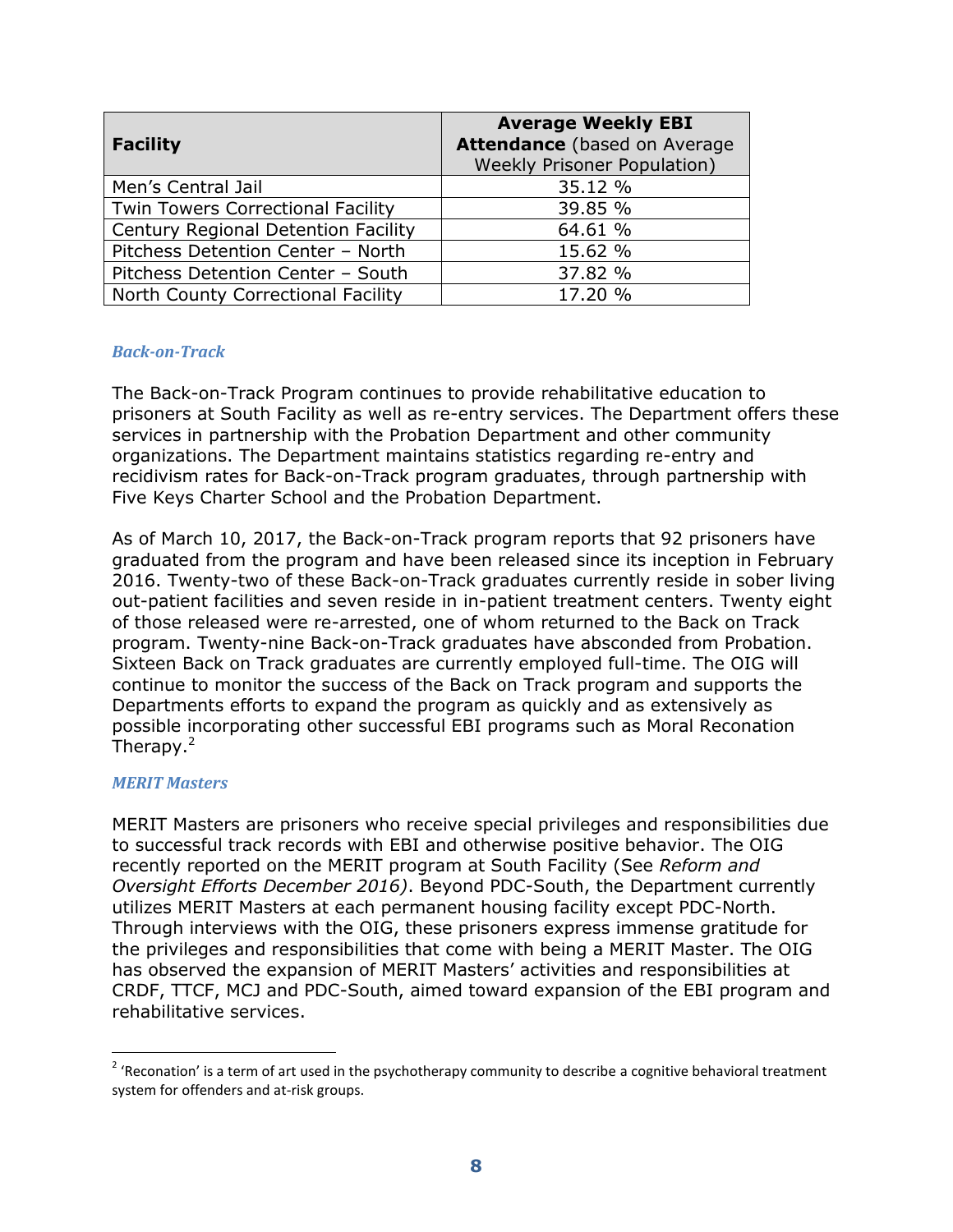At CRDF, the Department utilizes MERIT Masters to serve a variety of EBI related functions. CRDF MERIT Masters live within CRDF's EBI modules and provide support to both teachers and EBI program participants. Additionally, some MERIT Masters assist Jail Mental Health Services in CRDF's step down program between High and Medium Observation Housing (HOH and MOH). CRDF MERIT Masters assist Jail Mental Health Services (JMHS) by encouraging acutely ill prisoners to become medication compliant, often offering mentorship or therapeutic services so that prisoners can be moved to a lower level of care. These women also serve the PRO program, which stands for Peers Reaching Out.

At MCJ, MERIT Masters assist in the High Observation Positive Environment (HOPE) dormitory. The HOPE dormitory serves as transitional housing for patient/prisoners between MOH level of care at TTCF and EBI housing or general population at MCJ. The MERIT Masters offer mentorship to the prisoners in this dormitory as well as facilitate personnel and prisoner communication regarding prisoner needs.

At TTCF, MERIT Masters assist JMHS with the Forensic In-Patient (FIP) Step-down program. The FIP step down program is transitional housing between the Forensic In-Patient Treatment Center and the HOH level of care. As with CRDF's step-down program and MCJ's HOPE dorm, TTCF Merit Masters encourage patients to take their psychiatric medication and mentor patients by talking and spending time with them. These Merit Masters also live inside the FIP step-down module.

At PDC South, MERIT Masters reside in their own dormitory with privileges such as free access to their own library, washing machines and microwaves, all located within their housing location. These prisoners recently began assisting the Department with community transition services at South facility. These MERIT Masters also act as resources for teachers and prisoners at South facility and help facilitate EBI courses and services.

OIG personnel have spoken with MERIT Masters in each facility. MERIT participants describe their interactions with patients and other prisoners as adding value and purpose to their own lives. One TTCF MERIT Master spoke to OIG personnel as he was preparing hair clippers for use on a patient. He described initial resistance to working with the severely mentally ill, but realized over time how valuable the work is and stated that he would not want to be assigned anywhere else. He identified one patient whom he described as severely decompensated weeks earlier. With consistent effort, the patient became medication compliant and was about to receive a new haircut. The OIG will continue to track and report on MERIT and other program participation and progress.

#### **Complex Case Committee (CCC)**

The Complex Case Committee (CCC) is a bi-weekly meeting which convenes to "seek solutions for high-risk, high-needs prisoners who have an extensive history of behavioral and/or mental health concerns" (CDM, Section 3-19/000.00, "Complex Case Committee"). The CCC evaluates behavioral, housing and treatment issues of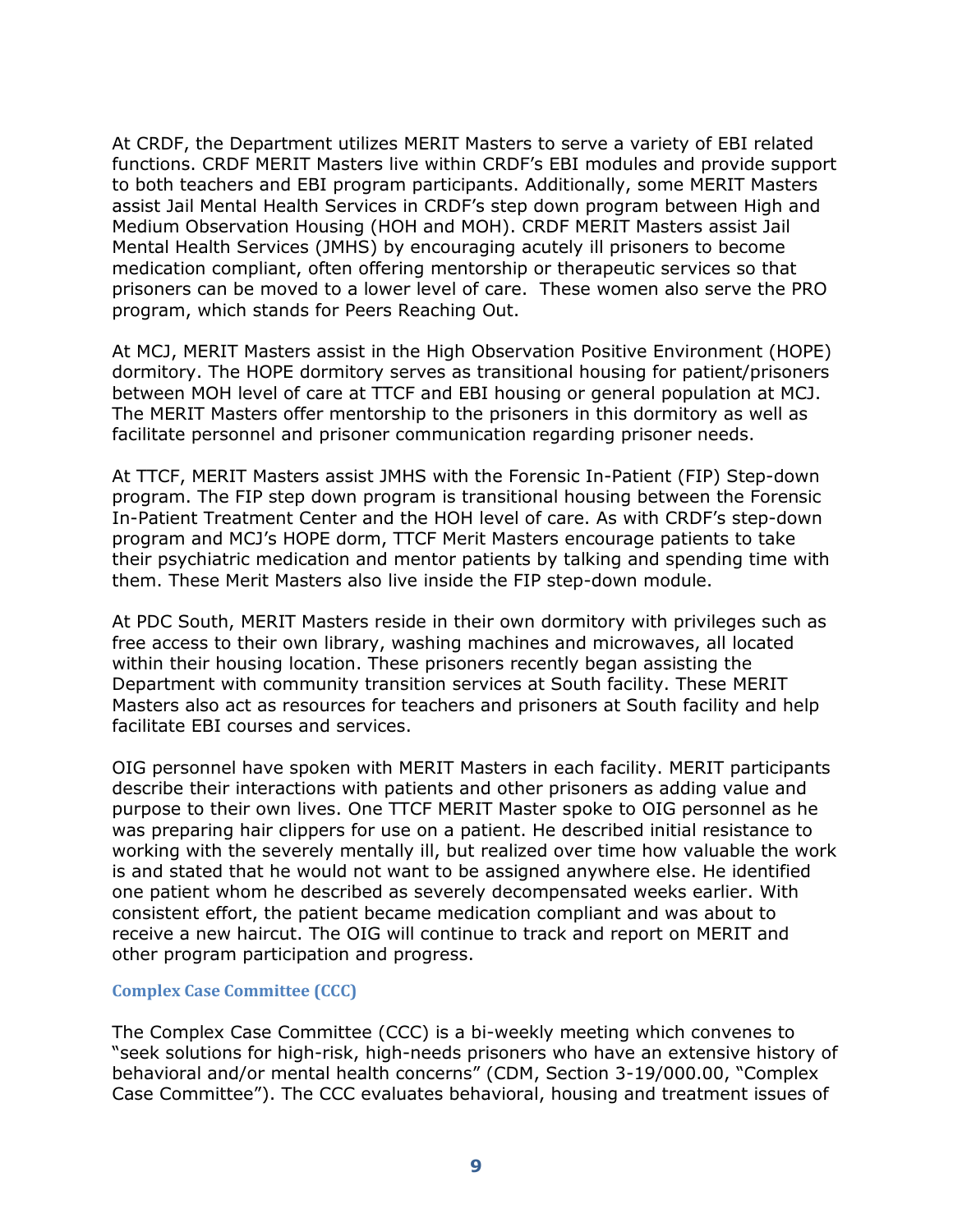prisoners who do not respond to traditional methods of discipline, therapies, or interventions.

The OIG attends CCC meetings and monitors complex case patient/prisoners. The OIG has followed the progress of the prisoners on complex case and has seen noticeable improvement as a result of the prisoners' CCC's thoughtful and collaborative treatment plans. Interventions such as therapy-dog visits and unique clinical programming have resulted in substantial behavior modification of some CCC patients.

# **COMMUNITY OUTREACH**

The OIG continues to regularly communicate with the public, the Board of Supervisors, and the Sheriff regarding the work of the OIG and the Department's operations.

OIG staff regularly attends and participate in meetings with concerned community members, including the meetings of the Public Safety and Justice Committee of the Empowerment Congress. The OIG also attended the monthly meetings of the Los Angeles County Sheriff Civilian Oversight Commission.

The Inspector General meets personally with the Sheriff on a weekly basis and apprises the Sheriff of the OIG's observations. The Assistant Inspector General who directs the work of the OIG's jail monitors also meets personally with the Sheriff regularly to share her observations.

The Inspector General or his staff attend all Board proceedings which effect or touch on the Department's operation.

# **Handling of Comments Regarding Department Operations and Jails**

The OIG received eighty seven new complaints in the first quarter of 2017 from members of the public, prisoners, prisoners' family members and friends, community organizations and County agencies. Each complaint was reviewed by OIG staff. Sixty one of these complaints were related to the conditions of confinement within the Department's custody facilities, as shown below.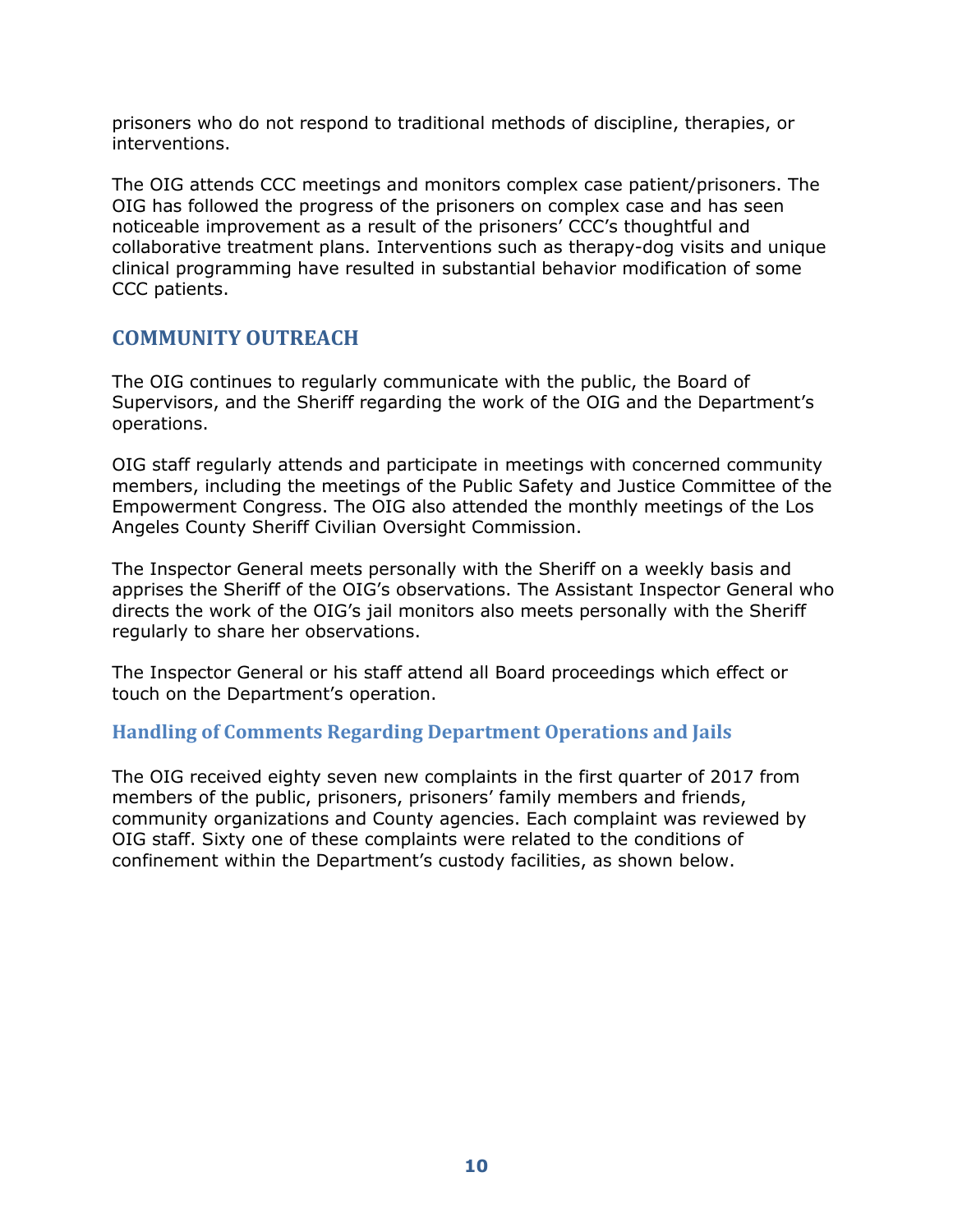| Complaint/ Incident        |        |
|----------------------------|--------|
| Classification             | Totals |
| Personnel Issue            |        |
| Use of Force               |        |
| Rude/Abusive Behavior      |        |
| Discrimination             |        |
| Failure to take action     |        |
| No discernible subject     | 2      |
| Medical/Dental Issue       | 12     |
| Disability Accommodations  | 8      |
| Mental Health Services     | 5      |
| Housing                    |        |
| Dietary                    |        |
| <b>Other Service Issue</b> | 13     |
| Total                      | 61     |

Sixteen complaints were related to civilian contacts with Department personnel by persons who were not in custody. The classification totals do not equal the number of complaints because some of the complaints address multiple issues.

| Complaint/ Incident<br>Classification | Totals |
|---------------------------------------|--------|
| Personnel Issue                       |        |
| Rude/Abusive Behavior                 |        |
| Unlawful Detention                    |        |
| <b>Failed to Take Action</b>          |        |
| Discrimination                        | 2      |
| No discernable subject                | 5      |
| <b>Other Service Issue</b>            | 6      |
| No Discernible Issue                  |        |
| Total                                 |        |

Eight complaints were not about the Department or Department personnel and were referred to the appropriate agency or the complainant was directed to seek counsel. Four of the complaints did not complain about conduct by the Department or Department personnel and did not describe the complaint with sufficient detail to refer to another agency or counsel.

The OIG received nine complaints from the Sheriff Civilian Oversight Commission. Eight were related to civilian contacts with Department personnel by persons who were not in custody. One was related to contact with Department personnel by an individual in custody.